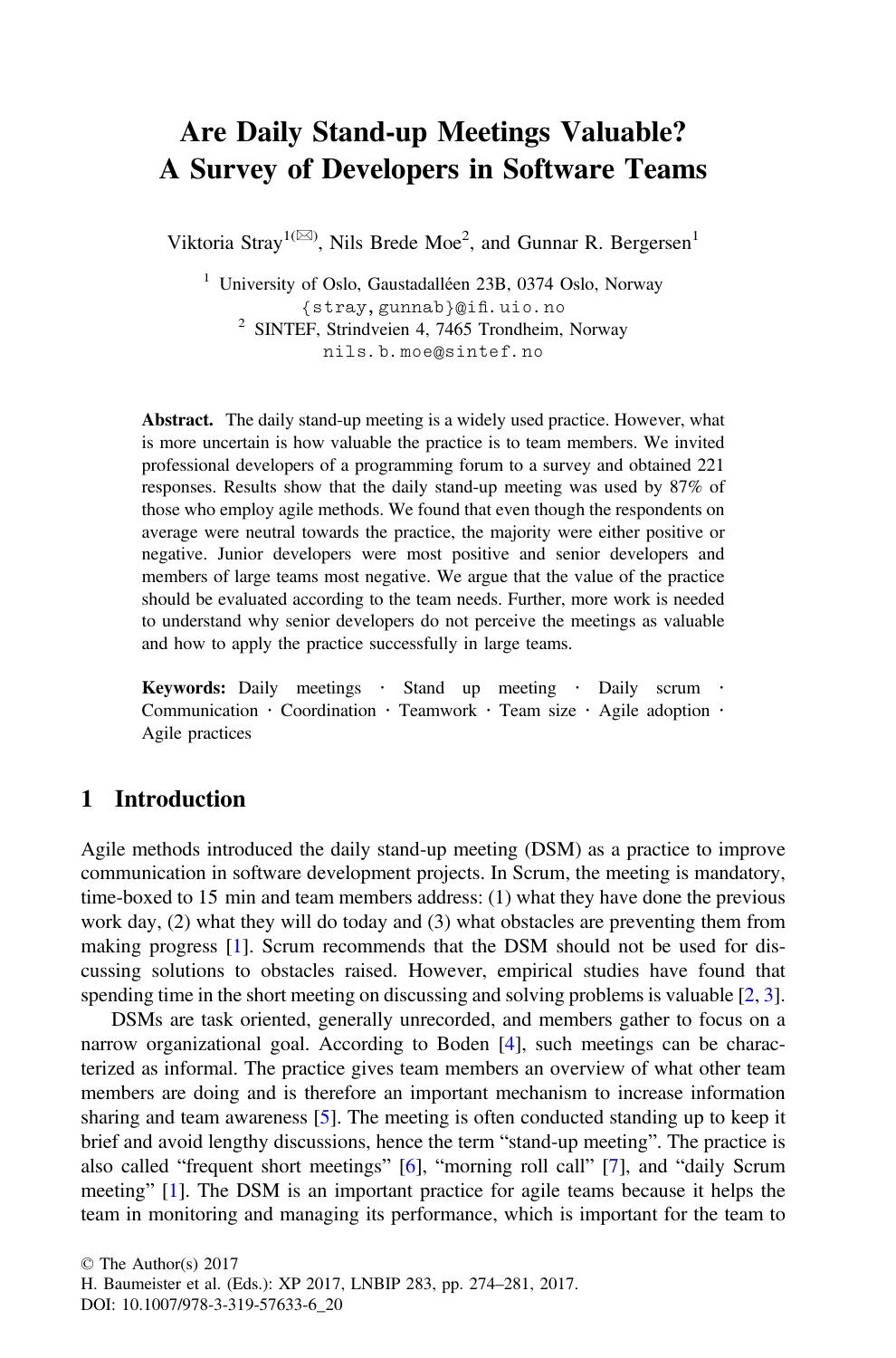self-manage [\[8](#page-6-0)]. Further, such meetings improve access to information that foster employee empowerment [[9\]](#page-6-0).

While DSM is a relatively straightforward practice to adopt, it is challenging to implement it successfully. Challenges include finding a suitable time of day, keeping the time limit and whether it should be held daily and standing up  $[10]$  $[10]$ . We have previously found DSMs to last 63% longer when team members sit rather than stand during the meeting [[5\]](#page-6-0). Another challenge is members reporting their status to the team leader, resulting in team members not paying attention to each other [[8\]](#page-6-0).

Although the DSM is one of the most popular agile practices  $[11, 12]$  $[11, 12]$  $[11, 12]$  $[11, 12]$  and the only daily team-based coordination mechanism, the practice has received little research attention. Further, because meeting satisfaction is part of overall job satisfaction [\[13](#page-7-0)], it is important to understand what makes this meeting valuable for team members. In a recent, qualitative study of thirteen teams (in Norway, Poland, UK and Malaysia) we found that the attitudes towards DSMs were slightly more positive than negative [[5\]](#page-6-0). However, the level of satisfaction varied within the teams. Therefore, to understand how to implement DSM, it is important to explore satisfaction with the practice on an individual level. This leads to the following research question: "What are the characteristics of developers perceiving the daily stand-up meeting to be valuable compared to those who do not?"

Our work also answers a call for more empirical studies on the adoption rate of agile software development methods [\[14](#page-7-0)].

#### 2 Method

The target population for this study was professional software developers. Accordingly, we posted the survey on Reddit, which is a social media website that allows scientists to recruit a targeted population  $[15]$  $[15]$ . We chose two programming-related subreddits (subforums) that provide news and discussions about computer programming (r/programming, 710 000 subscribers) and web development (r/webdev, 130 000 subscribers). The survey was administered using the Qualtrics software which prevents the survey to be completed more than once by the same respondent. Participation was voluntary. Further, no compensation was offered, which increase the quality of the data because the incentive to cheat is largely reduced [\[15](#page-7-0)]. The survey (available from https://fi[gshare.com/s/a10006dd8f5f26141511\)](https://figshare.com/s/a10006dd8f5f26141511) took about three minutes to complete.

We received 316 responses, of which 243 contained data that could be analyzed. Because we were interested in the opinions of software professionals currently working in teams, we removed students and those not working or not working in a team. In total, 221 responses were used for the reported results. The majority of responses were from the programming forum ( $n = 165$ ). Nearly all the respondents were male (96.8%) with a mean age of 31 years ( $n = 204$ , sd = 6.86). Among the respondents who answered whether their team was distributed  $(n = 168)$ , about two-thirds of the respondents (63.1%) reported working in co-located teams, whereas the remaining had team members distributed across sites (36.9%).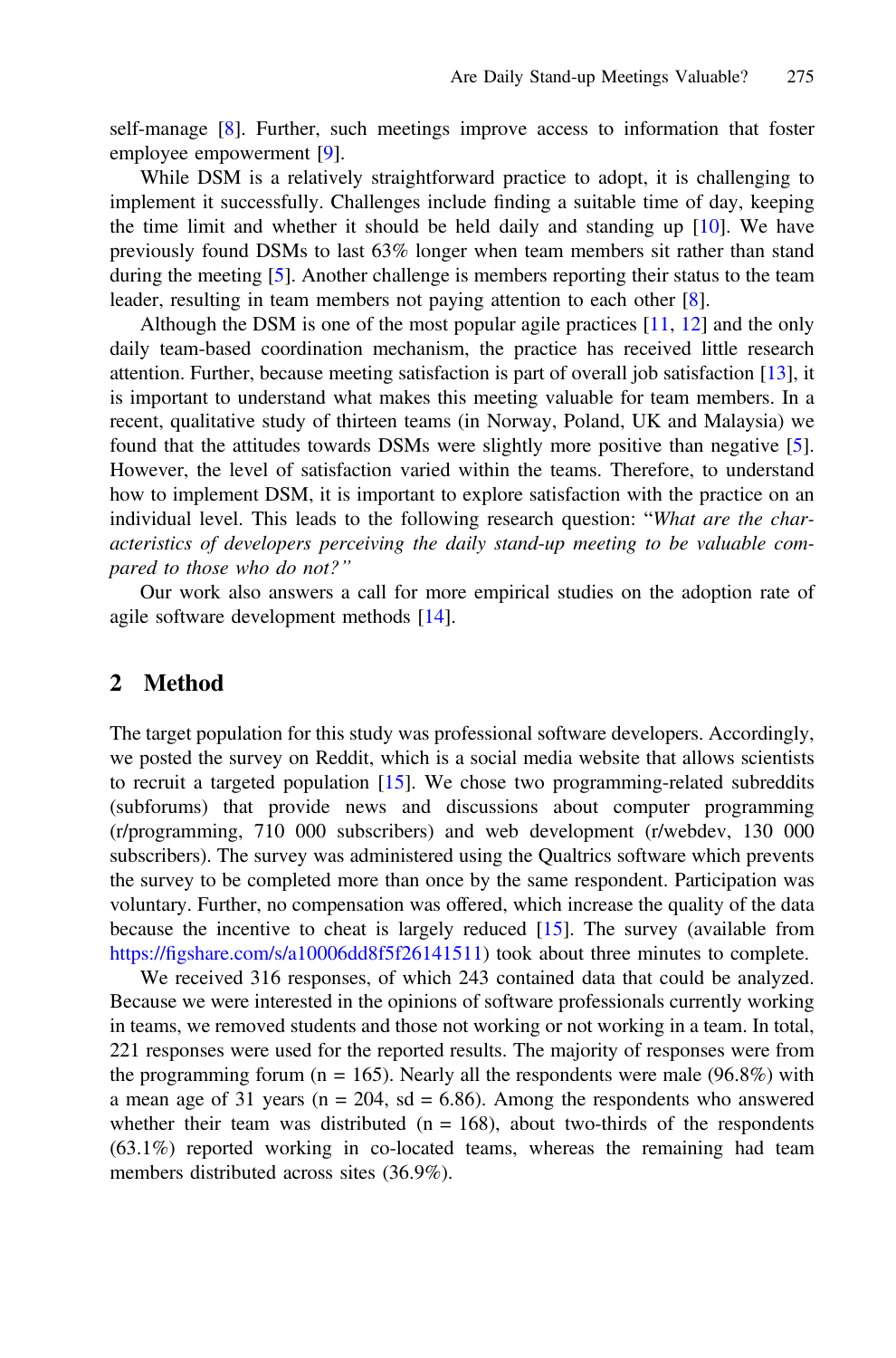All Likert questions used a five-point scale. All nominal-scale questions were presented with a randomized order of categories because the order of response alternatives can influence results [\[16](#page-7-0)]. Some questions were not compulsory, which resulted in missing data for the reported variables. Analyses are reported using the R statistical software [\[17](#page-7-0)]. To err on the side of caution, we use two-tailed analysis and chose non-parametric statistical tests. The one-sample Wilcoxon test is used to check for statistically significant differences in distributions. When comparing frequencies between two dichotomous variables that contain count data (i.e., frequencies) we used Fisher's exact test which reports the odds ratio (OR) effect size.

### 3 Results

In our study, the average number of DSMs conducted per week was five, which suggests that it is a daily meeting. Table 1 shows descriptive statistics. We found no difference regarding the frequency of meetings when it comes to being part of a distributed team or not, or to team size. Among all the respondents, one-third reported to work in teams with two to five members, one-third in teams with six to eight members and one-third in teams with nine or more members. We found a difference of 52% points with an odds ratio of 12.3 for agile teams using DSMs over non-agile teams (p < 0.001, 95% confidence interval for OR: 5.4–29.5).

| Unit                                                  | n |                                                                                                            |                                                                                                                            |
|-------------------------------------------------------|---|------------------------------------------------------------------------------------------------------------|----------------------------------------------------------------------------------------------------------------------------|
|                                                       |   |                                                                                                            |                                                                                                                            |
| Hours per day; DSMs included                          |   |                                                                                                            |                                                                                                                            |
| Hours per day                                         |   |                                                                                                            |                                                                                                                            |
| Members including self                                |   |                                                                                                            |                                                                                                                            |
| Likert: Negative (1)–Positive (5)                     |   |                                                                                                            |                                                                                                                            |
| Programming skill self Likert: Novice (1)-Expert (5)  |   |                                                                                                            |                                                                                                                            |
| Programming skill peers Likert: Novice (1)–Expert (5) |   |                                                                                                            |                                                                                                                            |
|                                                       |   | Frequency per day, DSMs included 166 1.8<br>187 1.4<br>196 6.2<br>168 7.3<br>149 3.0<br>177 3.7<br>177 3.6 | Mean (M) sd median<br>$1.2 \pm 2.$<br>$2.0 \pm 1$<br>2.3 7<br>3.9 6<br>$1.2 \pm 3$<br>$0.8 \text{ } 4$<br>0.8 <sub>4</sub> |

Table 1. Descriptive statistics

Overall, 70.6% report that they attend DSMs ( $n = 221$ ). Those who attend and those who do not attend DSMs spend the same amount of hours in meetings (DSMs included) and report similar values for programming skills. However, those who attend DSMs spend almost one hour more each workday on programming ( $p = 0.046$ , attend:  $M = 6.5$  h, sd = 2.1; not attend:  $M = 5.6$  h, sd = 2.7). Further, those who attend DSMs work in larger teams ( $p = 0.03$ , attend:  $M = 6.90$  members, sd = 4.7;  $M = 7.44$ members,  $sd = 3.52$ ; the median difference was 2 team members. Moreover, the practice is regarded as more valuable by those who attend DSMs than those who do not  $(p = 0.002, \text{ attend: } M = 3.1, n = 123, \text{ not attend: } M = 2.3, n = 29).$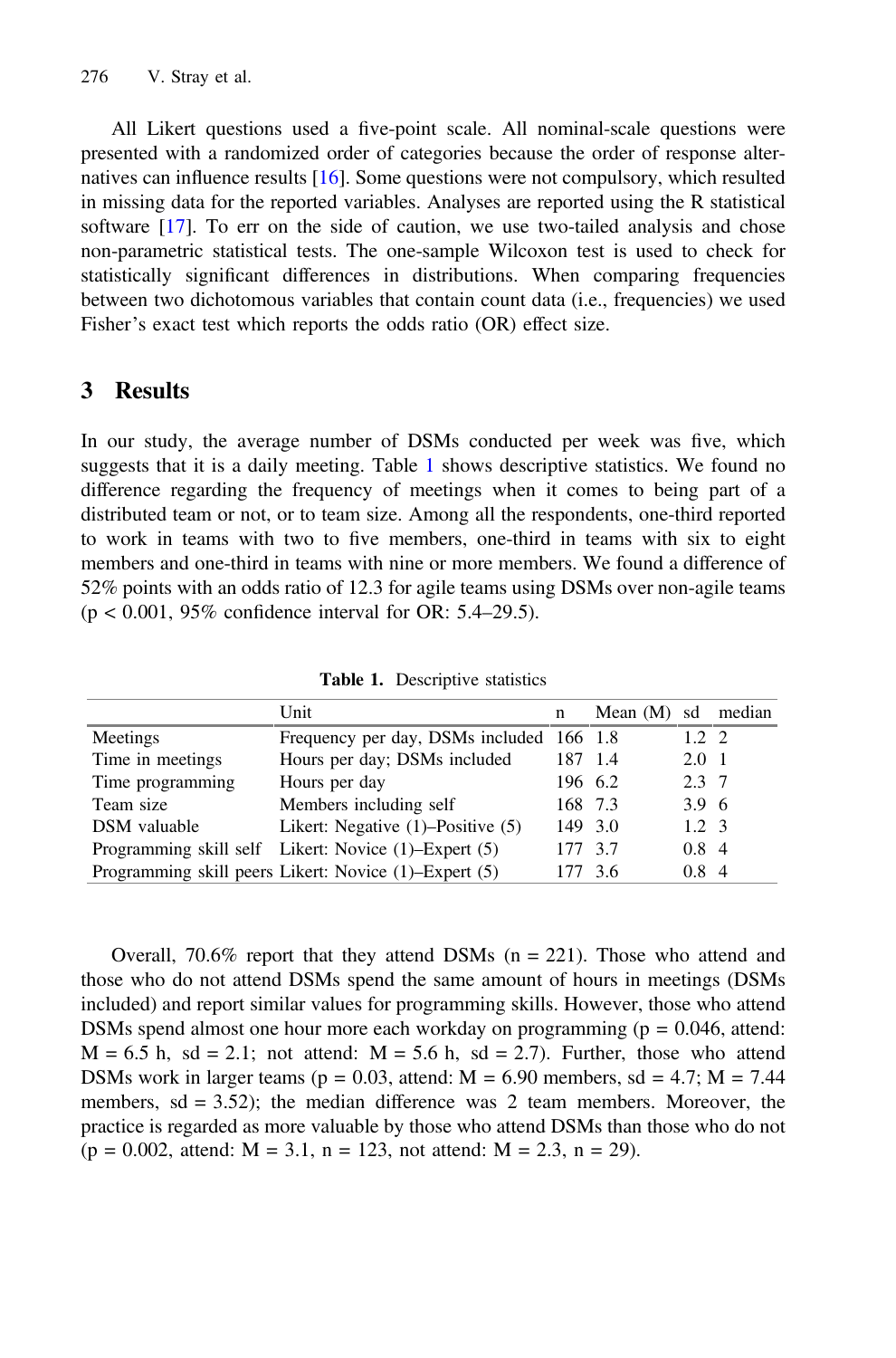We now report on only those respondents who attend DSMs. While the mean perceived value by these respondents towards the practice was neutral (3.1), only 18.7% chose this middle category on the Likert scale. Most respondents were either positive (44.7%) or negative (36.6%). We coded responses of 4 and 5 as "positive", responses of 1 and 2 as "negative", and removed those who responded neutral to be able to better understand differences between these two groups. We found no relation between working in a co-located or distributed team and the perceived value of DSM. However, those positive were significantly younger ( $p = 0.008$ , positive:  $M = 29.6$ ) years,  $n = 49$ ; negative:  $M = 33.5$  years,  $n = 42$ ).

Figure 1 shows the characteristics of the respondents who attend DSMs according to whether they are positive (green,  $n = 55$ ) or negative (red,  $n = 45$ ) towards the meetings they attend. The left part of the figure shows that those positive and negative towards their DSMs spent about the same amount of time in meetings: 83 min for those positive versus 77 min for those negative. However, there was a significant difference in meeting frequency; those positive attended fewer meetings per day (DSMs included) than those negative. Those positive towards DSM report somewhat more time spent on programming per day (24 min) than those negative. Being positive towards DSMs was, to some extent, associated with working in smaller teams. As a post hoc analysis, we investigated differences in attitudes further and found that teams with 12 or more members were most strongly associated with negative attitudes towards DSMs.



Fig. 1. Characteristics of those positive and negative towards their DSMs being valuable. Significant differences are shown at the top and means are shown at the bottom of the figure (as numbers). Outliers are omitted. Error bars represent the standard errors of the mean. + is  $p < 0.10$  and  $*$  is  $p < 0.05$  (two-sided). (Color figure online)

The right part of Fig. 1 shows a minor difference between how those positive and negative towards DSM rated their own programming skills. However, those positive rated the programming skills of their peers as significantly higher compared to how the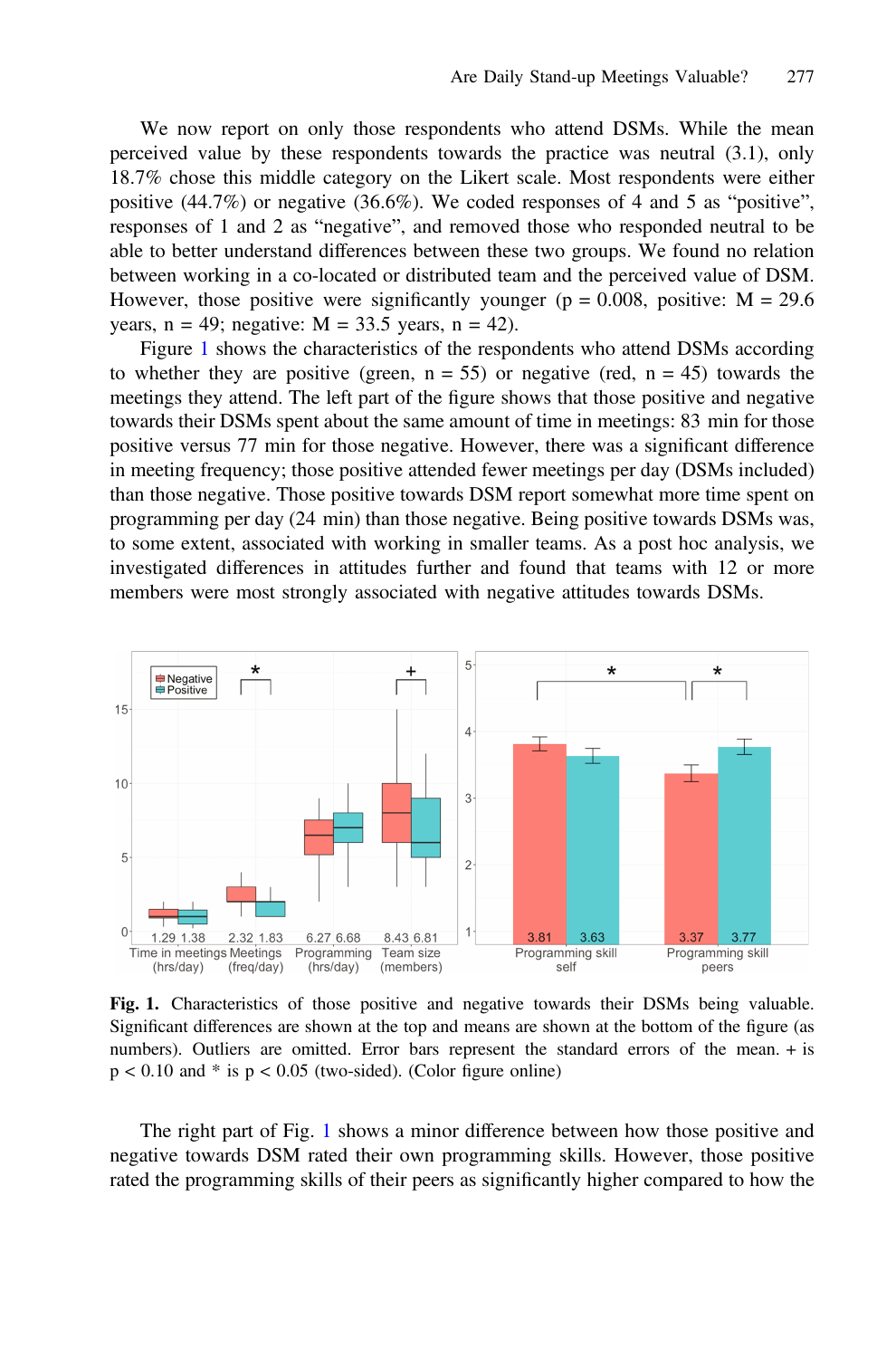negative rated their peers. Further, those negative also rated their own skills as significantly higher than that of their peers, whereas it was, to some extent, the opposite for those positive.

# 4 Discussion

The main explanation of the widespread use of DSM (70,6%) is the high adoption rate of agile development methods among our respondents. Table 2 shows that the agile adoption rate in our survey is higher than what was found by Rodríguez et al. [[11\]](#page-6-0). Rodríguez et al. did not report the adoption rate of DSM but concluded that it was one of the most widely used practices. The last column in Table 2 shows the adoption rate of DSM in both agile and non-agile teams in our study. VersionOne [\[12](#page-6-0)] report the DSM to be the most employed agile practice with an adoption rate of 83%. VersionOne's sample mostly consisted of agile practitioners. In comparison, our DSM adoption rate among those using agile or agile in combination with Lean was 87.3%. Our results indicate that the practice has spread to companies not using agile methods because 35.4% of the respondents who work in non-agile teams also report using DSM. Thus, being agile implies that DSMs are used to a large extent which supports that DSM is a practice that distinguishes agile from non-agile teams [[17\]](#page-7-0).

| Development method     | Agile adoption | Agile adoption in     | DSM adoption  |
|------------------------|----------------|-----------------------|---------------|
|                        | in our survey  | Rodríguez et al. [11] | in our survey |
| Agile and/or Lean      | 73.6%          | 57.8%                 | 87.3%         |
| Only agile             | 54.9%          | 33.6%                 | 89.0%         |
| Agile and Lean         | $18.7\%$       | 21.6%                 | 82.4%         |
| Only Lean              | $0.0\%$        | $2.7\%$               | $0.0\%$       |
| Neither agile nor Lean | $26.4\%$       | $42.2\%$              | 35.4%         |
| Total                  | 100.0%         | 100.0%                |               |

Table 2. Usage rates of agile methods and DSM adoption according to development method

For our research question, "What are the characteristics of developers perceiving the daily stand-up meeting to be valuable compared to those who do not?", our results indicate that those positive towards DSM are more junior developers. This inference is supported by age, how they rate their own programming skills and their self-reported skills compared to the perceived skill of their peers. Those positive towards DSM also participate in fewer meetings than those negative. The same variables also indicate that those negative towards DSM are more senior developers. One explanation for why a senior developer regards DSM as less valuable is because seniors may already know what goes on in the team and does not get any new information in the meeting. The personal gain from the meeting is thus reduced. Moreover, being able to have quick problem-solving discussions in the DSM make developers perceive the DSM as more valuable [[5\]](#page-6-0). Senior developers often work on more complex tasks, and it might be that high complexity problems are seldom discussed at the meeting because they require too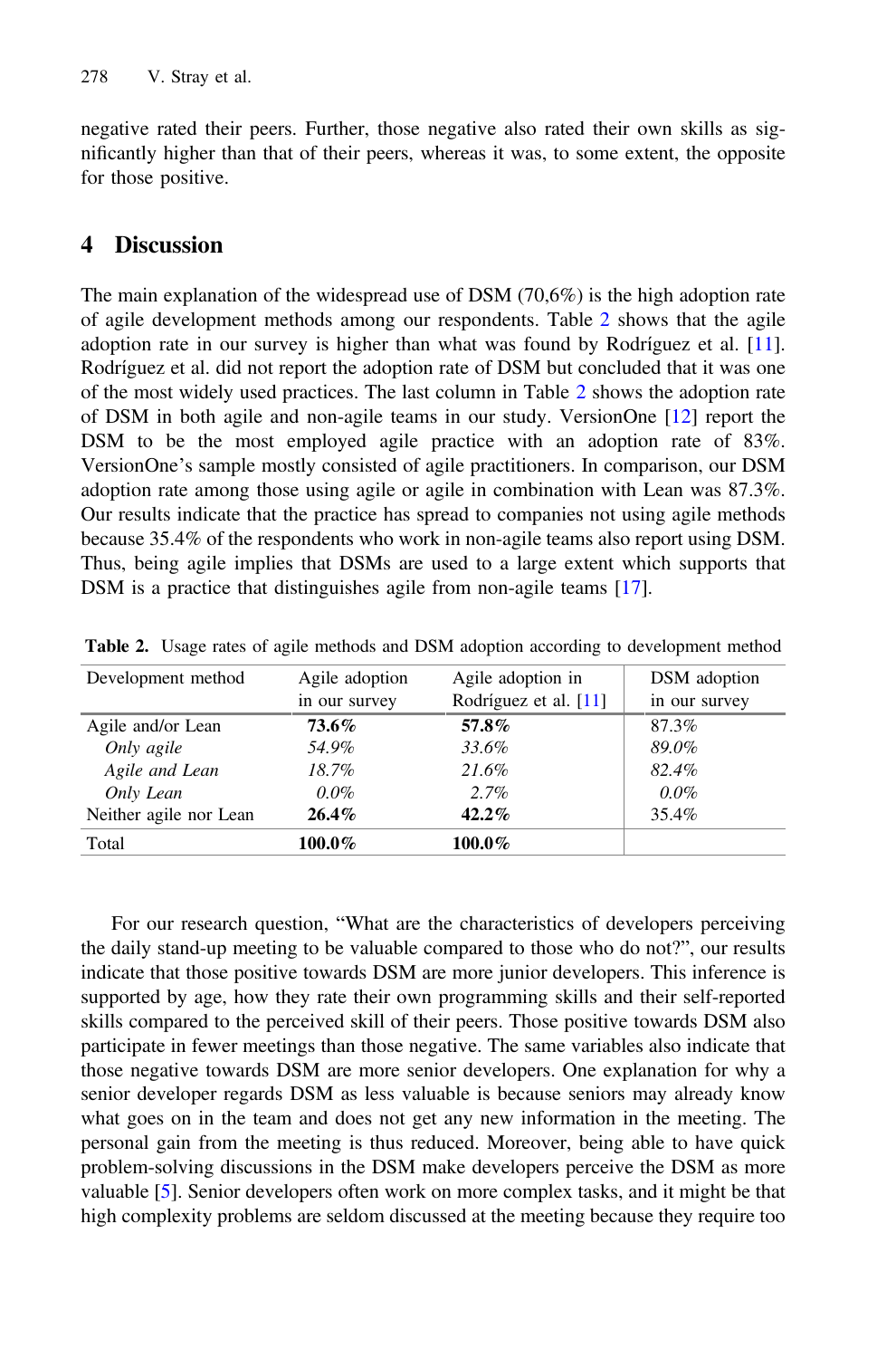much time. It is more likely that the problems a junior developer encounter are more easily solved in a DSM.

A second explanation is that senior developers attend more meetings than junior developers. The DSM then becomes an additional daily interruption, which reduces the satisfaction with such meetings. Perceiving the meeting to have too high frequency negatively affects the attitude towards DSMs [[5\]](#page-6-0). Moreover, meeting load affects employees well-being [\[18\]](#page-7-0) so companies should be sensitive to the number of meetings the developers have to attend. While it has been claimed that DSMs eliminate the need for other meetings [[1\]](#page-6-0), we found no difference between hours spent in meetings for those who attend or do not attend DSMs.

In a self-managing team, the team goal should be more important than the individual goal, and then a developer should rate the DSM value depending on the team needs. One respondent commented: "I think some people need the daily stand-up format. So even though I personally don't feel like I need it, I feel it benefits us all to do it because of the different personalities." Because we do not know the perspective of the respondent we do not know if the respondents are considering the value from an individual or team perspective, or a mixture of the two views.

We found that larger teams are more likely to have DSMs. Paradoxically, the larger the team, the less is the satisfaction with DSM. Large teams using DSMs should therefore pay special attention to improving the quality of these meetings. In particular, developers were negative towards DSM when teams consisted of 12 or more team members. Previous research also found a negative correlation between the number of meeting participants and the attitude towards DSM [[5\]](#page-6-0).

The main limitation of this study concerns the representativeness. Although the distribution of self-reported programming skill in this study is nearly identical to our earlier study of programming skill of developers [[19\]](#page-7-0), the sample and target population may differ. For example, it is possible that only those who knew or had a strong (polarized) opinion of DSMs responded to the survey. This may bias results in favor of more respondents reporting using DSM and more variability in opinions than is actually present in the target population. Another potential concern is that we had subjects from two different programming forums, but the results we report still hold when analyzing the data from the two forums separately.

#### 5 Conclusion and Future Work

The present study investigated the perceived value of daily stand-up meetings (DSMs) and reports the adoption rate of the practice. Among those who use agile methods, the majority conducts DSMs. Although it is a common practice, the perceived value of the meeting varies with junior developers being more positive and senior developers more negative towards the DSMs they attend. A possible explanation is that junior developers receive more relevant information and assistance in solving problems during the meeting. In contrast, senior developers often work with larger, more complex and independent tasks that are more difficult to share with team members on a daily basis. Agile teams are expected to be self-managed, and the need of the team should be more important than that of the individual. The value of the practice should, therefore,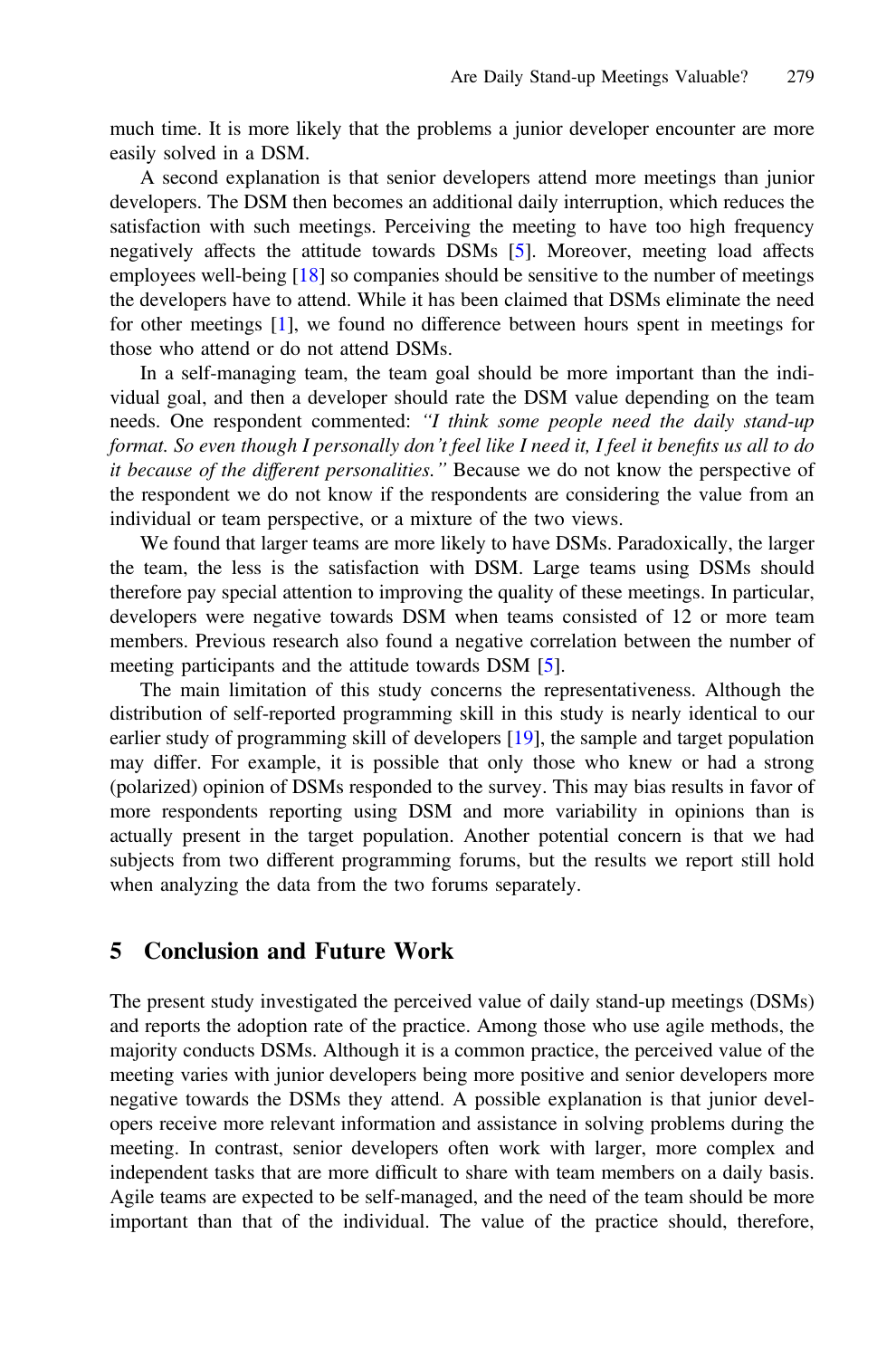<span id="page-6-0"></span>be evaluated according to the team needs. Consequently, senior developers should be made more aware that DSMs are beneficial for the junior developers as well as the team as a whole. Another result was that developers in larger teams see the meeting as less valuable than developers in smaller teams. Because the work in large teams is often loosely coupled, the information shared during the meeting may be less relevant for the individuals. Consequently, large teams in particular need to invest resources in improving the practice to make it valuable.

Future work should investigate other criteria of the participants, such as role and domain. Because the perceived value of meetings affects job satisfaction, there is a need to understand why senior developers and large teams do not perceive the meeting as more valuable. The DSM is a widely adopted practice and is an important mechanism for information sharing and team awareness, thus, how to apply the practice successfully in large teams should also be studied.

Acknowledgments. We are grateful to the survey respondents and to the reviewers. This work was supported by the Smiglo project, which is partly funded by the Research Council of Norway under the grant 235359/O30.

## References

- 1. Schwaber, K., Beedle, M.: Agile Software Development with Scrum. Prentice Hall, Upper Saddle River (2002)
- 2. Stray, V.G., Moe, N.B., Aurum, A.: Investigating daily team meetings in agile software projects. In: The 38th EUROMICRO Conference on Software Engineering and Advanced Applications (SEAA 2012), Cesme, Turkey, 17 August 2012
- 3. Pikkarainen, M., Haikara, J., Salo, O., Abrahamsson, P., Still, J.: The impact of agile practices on communication in software development. Empirical Softw. Eng. 13, 303–337 (2008)
- 4. Boden, D.: The Business of Talk: Organizations in Action. Polity Press, Cambridge (1994)
- 5. Stray, V., Sjøberg, D., Dybå, T.: The daily stand-up meeting: a grounded theory study. J. Syst. Softw. 114, 101–124 (2016)
- 6. Rising, L.: Agile meetings. STQE, pp. 42–46 (2002)
- 7. Anderson, D.J.: Agile Management for Software Engineering: Applying the Theory of Constraints for Business Results. Prentice Hall, Upper Saddle River (2003)
- 8. Moe, N.B., Dingsøyr, T., Dybå, T.: A teamwork model for understanding an agile team: a case study of a Scrum project. Inf. Softw. Technol. 52, 480–491 (2010)
- 9. Allen, J.A., Lehmann-Willenbrock, N., Sands, S.J.: Meetings as a positive boost? How and when meeting satisfaction impacts employee empowerment. J. Bus. Res. 69, 1–8 (2016)
- 10. Stray, V.G., Lindsjørn, Y., Sjøberg, D.: Obstacles to efficient daily meetings in agile development projects: a case study. In: The ACM/IEEE International Symposium on Empirical Software Engineering and Measurement (ESEM 2013), Baltimore, USA, 13 September 2013
- 11. Rodríguez, P., Markkula, J., Oivo, M., Turula, K.: Survey on Agile and Lean Usage in Finnish Software Industry. ACM, New York (2012)
- 12. VersionOne: VersionOne 10th Annual State of Agile Report. [https://versionone.com/pdf/](https://versionone.com/pdf/VersionOne-10th-Annual-State-of-Agile-Report.pdf) [VersionOne-10th-Annual-State-of-Agile-Report.pdf](https://versionone.com/pdf/VersionOne-10th-Annual-State-of-Agile-Report.pdf)